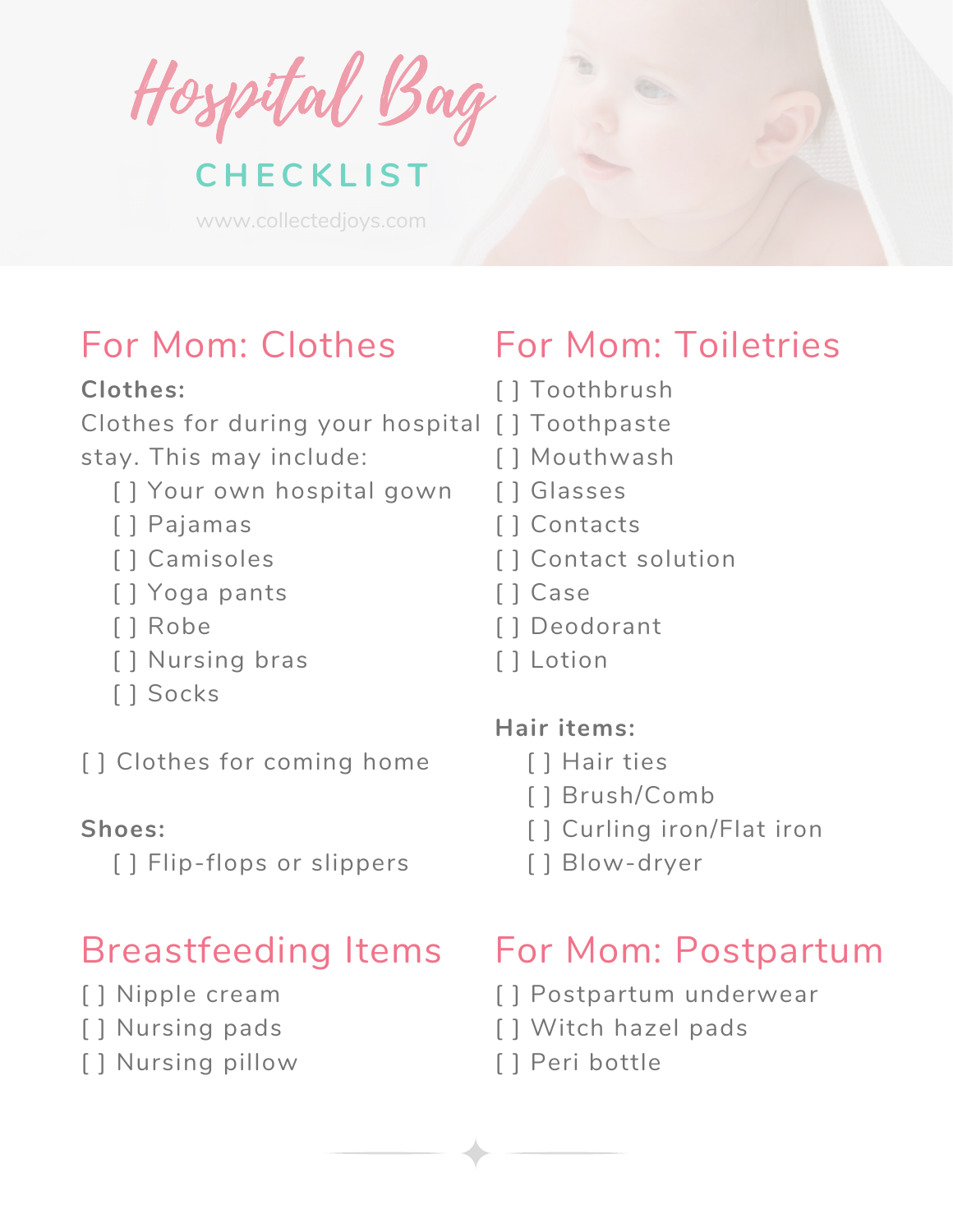**Hospital Bag Checklist: Page 2**

## Toiletries for Mom

- [ ] Cosmetics
- [ ] Chapstick
- [ ] Shampoo/Conditioner
- [] Soap/Body wash
- [ ] Dry Shampoo
- [ ] Facial cleanser
- [ ] Razor and shaving cream
- [ ] Medications
- [ ] Vitamins
- [ ] Hand sanitizer

# For Baby

[ ] Clothes/PJs for pictures and coming home

- [ ] Hat
- [ ] Mittens
- [ ] Blanket
- [ ] Diapers
- [] Wipes
- [ ] Pacifiers
- [ ] Car seat

# For Dad

- [ ] Pajamas
- [] Change of clothes
- [] Shoes/Slippers
- [ ] Own blankets

## **Toiletries:**

- [ ] Toothbrush
- [ ] Toothpaste
- [ ] Deodorant
- [ ] Face wash
- [ ] Razor and shaving cream
- [ ] Aftershave
- [ ] Shampoo
- [ ] Body wash
- [ ] Glasses and contacts
- [ ] Contact solution and case
- [ ] Medications
- [ ] Vitamins

Colle

www.collectedjoys.com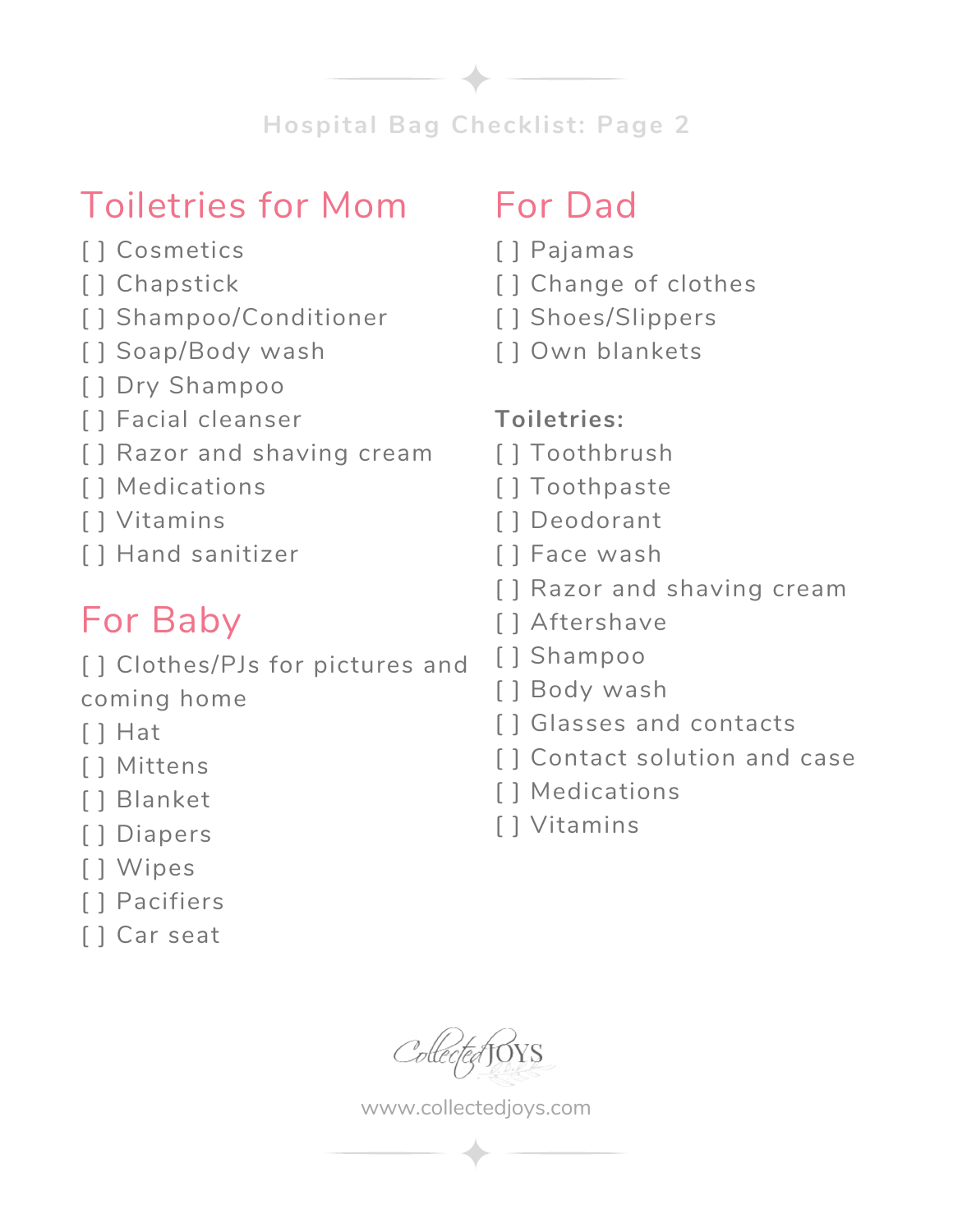

## For the Hospital Stay To Pass the Time

#### **Paperwork:**

- [ ] Birth plan
- [ ] Hospital paperwork
- [ ] Insurance cards
- $\lceil$   $\lceil$   $\lceil$   $\lceil$   $\lceil$   $\lceil$   $\lceil$   $\lceil$   $\lceil$   $\lceil$   $\lceil$   $\lceil$   $\lceil$   $\lceil$   $\lceil$   $\lceil$   $\lceil$   $\lceil$   $\lceil$   $\lceil$   $\lceil$   $\lceil$   $\lceil$   $\lceil$   $\lceil$   $\lceil$   $\lceil$   $\lceil$   $\lceil$   $\lceil$   $\lceil$   $\lceil$   $\lceil$   $\lceil$   $\lceil$   $\lceil$   $\lceil$
- [ ] Cash

## **Electronics:**

- [ ] Computer
- [ ] Cell phone
- [ ] Camera
- [ ] Speakers/Sound machine
- [ ] Chargers

#### **Items to make you more comfortable:**

- [ ] Your own pillow
- [] Message items
- [ ] Essential oils
- [ ] Music
- [] Earplugs/Eye mask

- [ ] Movies
- [ ] Books/Magazines
- [ ] Games/Deck of cards

# For the Car Ride

- [] Extra towelsBlankets
- [] Waterproof crib sheet or

disposable bed mat

- [] String
- [ ] Hand sanitizer
- [ ] Baby book
- [] Nurse gifts/Thank you cards
- [ ] Sibling gift
- [] Picture props

# Other Items

- [ ] Baby book
- [] Nurse gifts/Thank you cards
- [ ] Sibling gift
- [ ] Picture props

www.collectedjoys.com